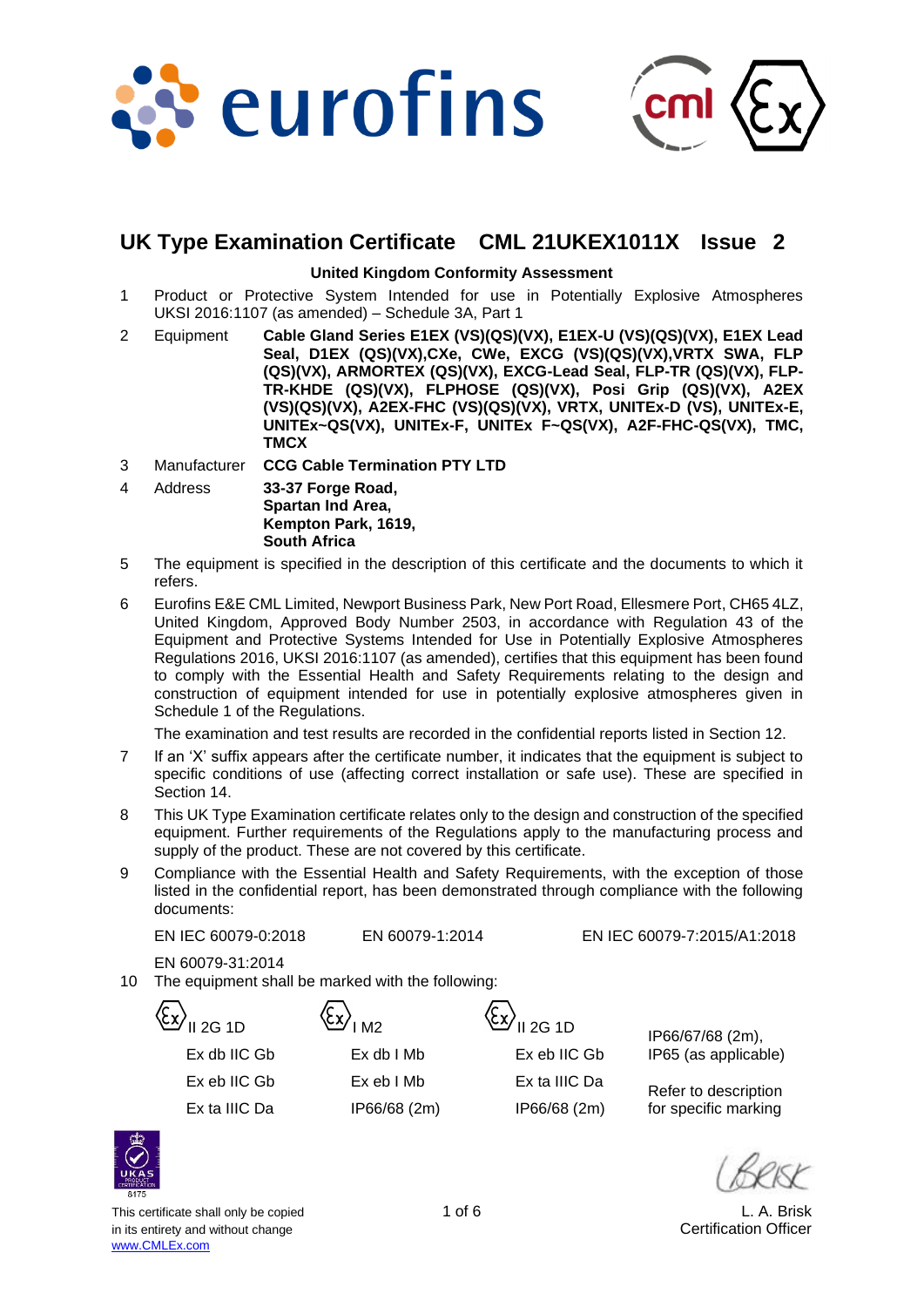



## **11 Description**

Cable glands for use with armoured cables, Types; E1EX (VS)(QS)(VX), E1EX-U (VS)(QS)(VX), E1EX Lead Seal, D1EX (QS)(VX), CXe, CWe, EXCG (VS)(QS)(VX), VRTX SWA, FLP (QS)(VX), ARMORTEX (QS)(VX), EXCG-Lead Seal, UNITEx-D (VS), UNITEx-E, UNITEx~QS (VX), UNITEx-F, UNITEx-F~QS(VX), TMC, TMCX.

Cable glands for use with non-armoured and braid cables, Types; FLP-TR (QS)(VX), FLP-TR- KHDE (QS)(VX), FLPHOSE (QS)(VX), Posi Grip (QS)(VX), A2EX (VS)(QS)(VX), A2EX-FHC (VS)(QS)(VX), VRTX, A2F-FHC-QS (VX).

| <b>Product</b>          | <b>Sizes</b>               | යි<br>Ex db IIC | යි<br>Ex eb IIC | Ex db I Mb   | Exeb I Mb    | Δã<br>Ex ta IIIC |
|-------------------------|----------------------------|-----------------|-----------------|--------------|--------------|------------------|
| ARMORTEX (QS)(VX)       | 00-7 (Metric & NPT)        | $\checkmark$    | $\checkmark$    | $\checkmark$ | $\checkmark$ | $\checkmark$     |
| E1EX U (VS)(QS)(VX)     | 00-10 (Metric & NPT)       | $\checkmark$    | $\checkmark$    | $\checkmark$ | $\checkmark$ | $\checkmark$     |
| FLP (QS)(VX)            | 00-7 (Metric & NPT)        | $\checkmark$    | $\checkmark$    | $\checkmark$ | $\checkmark$ | ✓                |
| FLP Hose (QS)(VX)       | 00-7 (Metric & NPT)        | $\checkmark$    | $\checkmark$    | $\checkmark$ | $\checkmark$ | $\checkmark$     |
| FLP TR (QS)(VX)         | 00-7 (Metric & NPT)        | $\checkmark$    | $\checkmark$    | $\checkmark$ | $\checkmark$ | $\checkmark$     |
| FLP-TR-KHDE (QS)(VX)    | 00-7 (Metric & NPT)        | $\checkmark$    | $\checkmark$    | $\checkmark$ | $\checkmark$ | $\checkmark$     |
| A2EX (VS) (QS)(VX)      | 00-13 (Metric &NPT)        | $\checkmark$    | $\checkmark$    |              |              | $\checkmark$     |
| A2EX-FHC (VS) (QS)(VX)  | 00-13 (Metric) 0-11 (NPT)  | $\checkmark$    | $\checkmark$    |              |              | $\checkmark$     |
| A2F-FHC~ QS (VX)        | 00-10 (Metric) 0-10 (NPT)  | $\checkmark$    | ✓               |              |              | $\checkmark$     |
| D1EX (QS)(VX)           | 00-13 (Metric) 00-11 (NPT) | $\checkmark$    | $\checkmark$    |              |              | $\checkmark$     |
| E1EX $(VS)(QS)(VX)$     | 00-13 (Metric) 00-11 (NPT) | $\checkmark$    | $\checkmark$    |              |              | ✓                |
| E1EX Lead Seal          | 00-13 (Metric) 00-11 (NPT) | $\checkmark$    | $\checkmark$    |              |              | $\checkmark$     |
| EXCG $(VS)(QS)(VX)$     | 00-10 (Metric)             | $\checkmark$    | $\checkmark$    |              |              | $\checkmark$     |
| <b>EXCG - Lead Seal</b> | 00-13 (Metric)             | $\checkmark$    | ✓               |              |              | ✓                |
| Posi Grip (QS)(VX)      | 00-11 (Metric)             | $\checkmark$    | $\checkmark$    |              |              | $\checkmark$     |
| UNITEx-D (VS)           | 00-10 (Metric & NPT)       | $\checkmark$    | $\checkmark$    |              |              | $\checkmark$     |
| UNITE $x \sim QS(VX)$   | 00-10 (Metric & NPT)       | ✓               | ✓               |              |              | ✓                |
| UNITEx-F~ QS(VX)        | 00-10 (Metric & NPT)       | $\checkmark$    | $\checkmark$    |              |              | $\checkmark$     |
| <b>TMCX</b>             | 00-11 (Metric & NPT)       | $\checkmark$    | $\checkmark$    |              |              | ✓                |
| <b>CXe</b>              | 00-13 (Metric) 00-11 (NPT) |                 | $\checkmark$    |              |              | $\checkmark$     |
| <b>CWe</b>              | 00-13 (Metric) 00-11 (NPT) |                 | $\checkmark$    |              |              | $\checkmark$     |
| <b>TMC</b>              | 00-11 (Metric & NPT)       |                 | ✓               |              |              | $\checkmark$     |
| UNITEx-E                | 00-10 (Metric & NPT)       |                 | $\checkmark$    |              |              | $\checkmark$     |
| UNITEx-F                | 00-10 (Metric & NPT)       |                 | $\checkmark$    |              |              | $\checkmark$     |
| <b>VRTX</b>             | 0-8 (Metric)               |                 | $\checkmark$    |              |              | $\checkmark$     |
| <b>VRTX SWA</b>         | 0-8 (Metric)               |                 | ✓               |              |              | $\checkmark$     |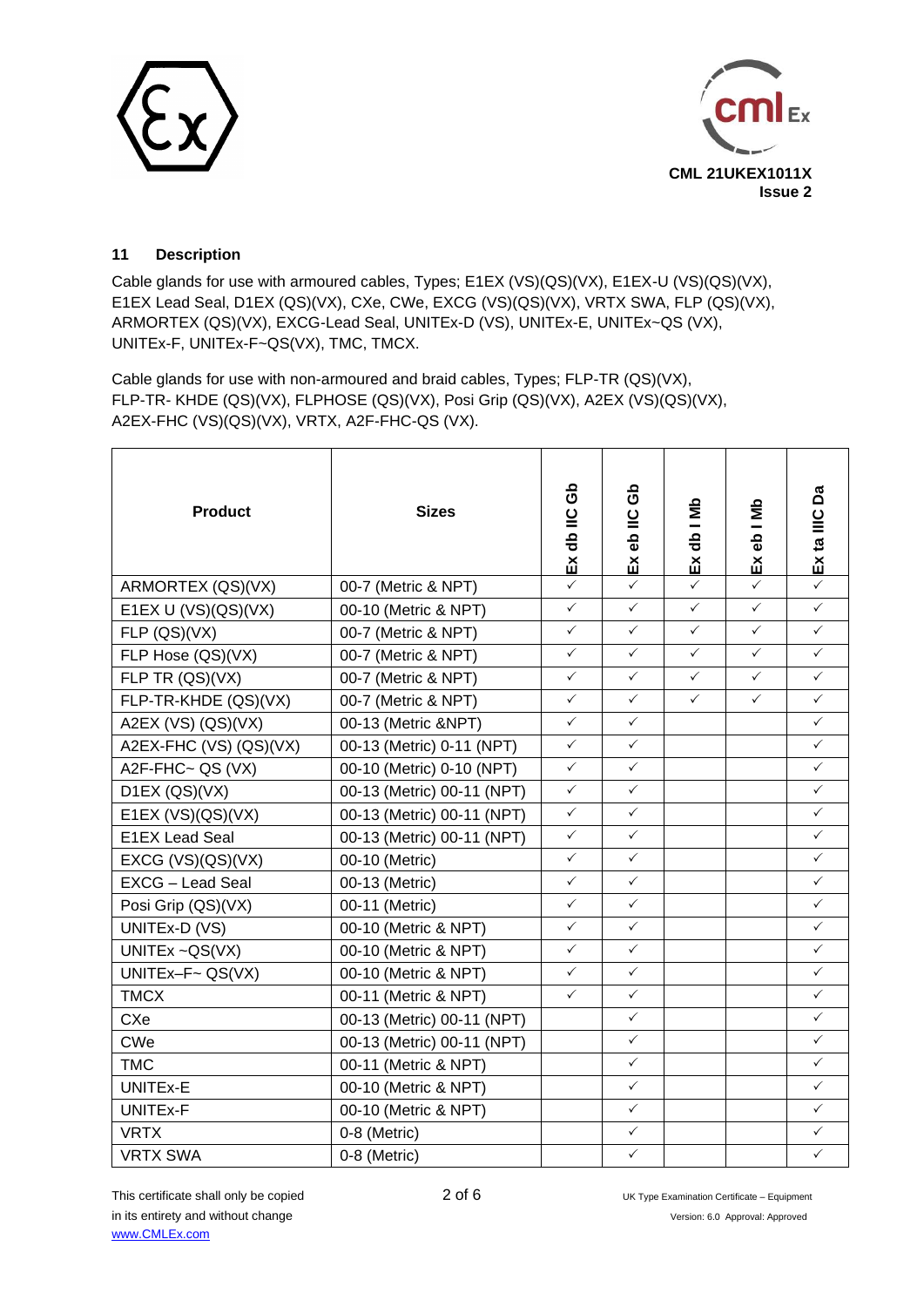



#### **Notes**

- 1. Cable glands with parallel entry threads are IP66/68 when fitted with the supplied sealing gasket. NPT threads are at least IP65 as standard, but IP68 (2m) can be achieved if one of the following grease types is applied to the NPT thread before fitting:- Renolit Lubrene CA 700, Renolit LC-WP2, Renolit Lubrene LX 220 EP2, Renolit Moly LX 2 or Dow Corning 4 Electrical Compound.
- 2. Cable glands with parallel entry threads (e.g. Metric and BSP parallel) are supplied with fitted sealing gaskets as standard. The sealing gasket is optional for Ex d applications without IP rating. (RE-FLEx cord may be used as an alternative to a standard sealing gasket.)
- 3. 'VS' in the name of a cable gland variant indicates that a thin copper/brass disc is fitted between the inner seal and the cone for earth continuality to a metallic cable screen (e.g. variable speed drive cable or a lead sheathed cable). The sealing arrangement between the inner seal and the potted sleeve is not affected. Note that a standard cable gland type can be converted to a (VS) variant by retrofitting the thin copper / brass disc. The product marking does not need to be changed when the copper / brass disc is retrofitted.
- 4. '-FC' in the name of a cable gland variant indicates that the outer seal nut has an additional female thread to allow the connection of a flexible conduit.
- 5. 'QS' in the name of a cable gland variant, indicates that it is the Quickstop resin barrier version of the cable gland. This utilises a clear potting compound to achieve a hard setting seal inside the gland. The sealing compound is transparent and accommodates inspection.
- 6. 'VX' in the name of a cable gland variant, refers to the Vortex resin barrier version of the cable gland. This utilises a coloured potting compound to achieve a hard setting seal inside the gland. There is a transparent elastomeric seal at the end of the compound enclosure to accommodate inspection.
- 7. Cable glands that are available as both barrier (QS or VX) and non-barrier versions may be supplied as non-barrier versions together with the additional components needed to convert them to barrier versions if required. When the conversion is carried out the product marking does not need to be changed
- 8. RE-FLEx sealing cord can be used as an alternative to a standard sealing gasket to achieve IP66/68. It is intended as a retro-fit solution and must be installed according to the fitting instructions supplied with it.

#### Materials of Manufacture

- Brass (CZ121), Bronze (PB2), Stainless Steel (316), Aluminium (6063), Mild steel (EN8)
- HDPE (D7255/HL), PTFE (CCG PTFE-001), Nylon (6)
- EPDM (64 Shore), Silicone (CCG G/65-1C)
- QuickStop Ex resin (S50/EPA or FR/846), VORTEx Ex resin (S50/Y, EPA/Y or FR/846/Y)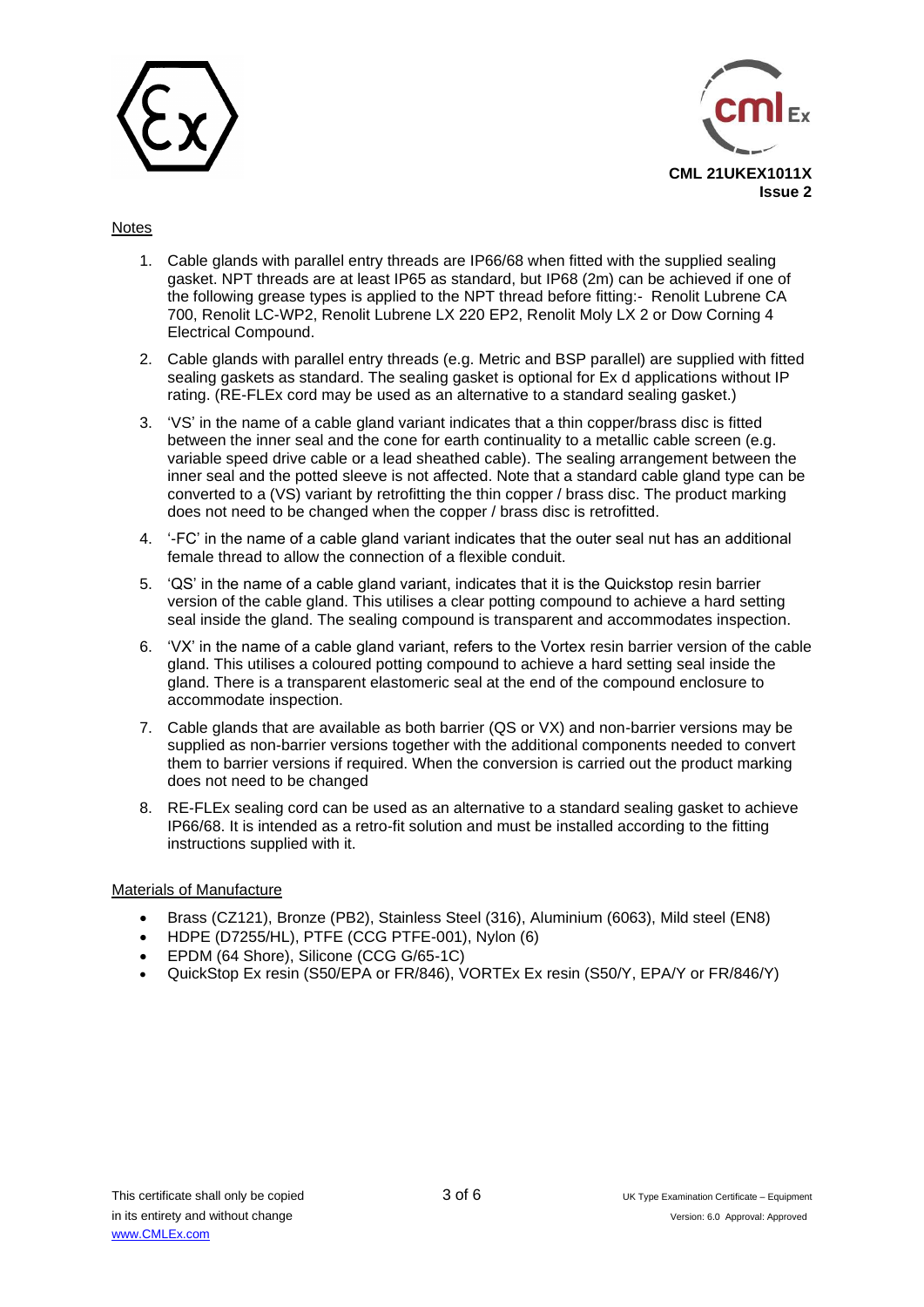



## **Variation 1**

This variation introduced the following modifications:

- i. The introduction of an alternative seal arrangement on the UNITEx-D gland range.
- ii. To allow an alternative QuickStop and VORTEx resin to be used, giving a wider temperature range.
- iii. To include IPX8 rating on NPT threaded arrangements when used with specific greases.
- iv. The description and specific Conditions of Use have been updated in accordance with the modifications above.
- v. To correct the CXe gland cable acceptance ranges.

## **Variation 2**

This variation introduced the following modifications:

- i. To update the certificate format, and where applicable, the description has been updated in accordance with the modifications.
- ii. To update the number of cores allowed in size 00 and 0 barrier glands from 6 to 10.
- iii. To update the UNITEx~QS(VX) cable gland to use the E1EX cable gland outer seal arrangement.
- iv. To update the certification to add the option for any cable gland to have an outer seal nut with an additional female thread to allow flexible conduits to be attached to the cable gland (designated '-FC').
- v. The addition of new gland model variant FLP-TR-KHDE. (A FLP-TR gland with an addition to the rear nut to allow a specific pipe connection – the pipe is used to protect the cable fitted.)
- vi. To update the certification drawings with minor corrections.
- vii. To update the A2F-FHC~QS gland certification drawings to show additional NPT entry thread options and to remove model A2F-FHC from the certificates detailed on the front page.
- viii. To update the coding from Ex tb IIIC Db to Ex ta IIIC Da.
- ix. To permit changes to the Conditions of Manufacture and Specific Conditions of Use.
- x. To update the wording of the grease used for the NPT threads.
- xi. Correction to standards referenced.

## **12 Certificate history and evaluation reports**

| <b>Issue</b> | Date        | <b>Associated report</b> | <b>Notes</b>                      |
|--------------|-------------|--------------------------|-----------------------------------|
|              | 25 Jan 2021 | R13654F/00               | <b>Issue of Prime Certificate</b> |
|              | 14 Apr 2021 | R13990A/00               | Introduction of Variation 1       |
|              | 28 Apr 2022 | R15091A/00               | Introduction of Variation 2       |

Note: Drawings that describe the equipment are listed in the Annex.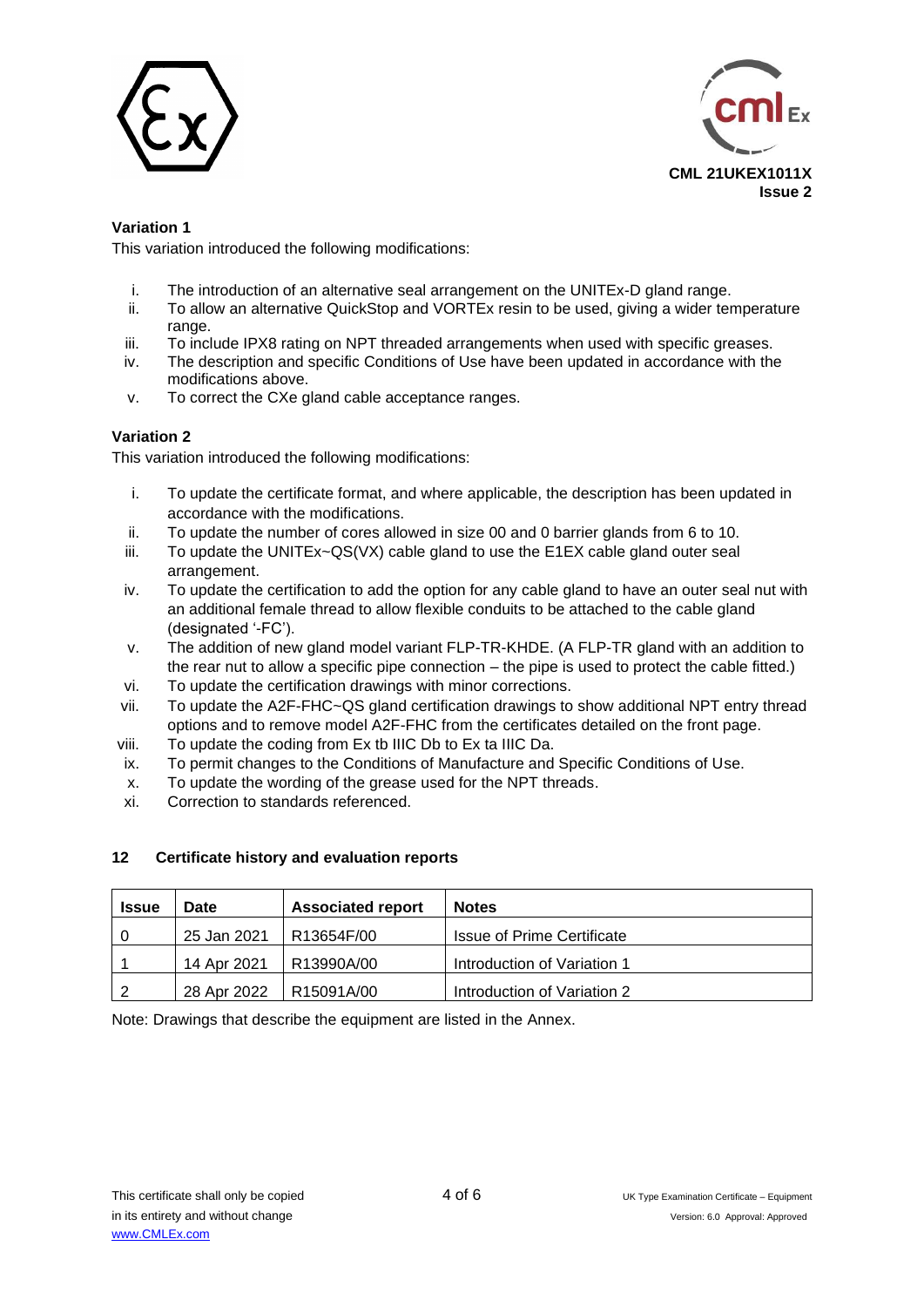



# **13 Conditions of Manufacture**

The following conditions are required of the manufacturing process for compliance with the certification.

- i. Where the product incorporates certified parts or safety critical components, the manufacturer shall ensure that any changes to those parts or components do not affect the compliance of the certified product that is the subject of this certificate.
- ii. Cable glands with intermediate metric entry thread sizes shall be constructed by enlarging the entry thread size of the standard size product immediately below the intermediate thread size. The minimum entry wall thickness, allowable number of cores, cable size range and constructional parts utilised (other than the entry thread component) shall not differ from that of the standard size used.
- iii. When constructed of aluminium, the glands shall not be marked for Group I applications.

## **14 Specific Conditions of Use**

The following conditions relate to safe installation and/or use of the equipment.

#### **General Conditions**

- i. The cable glands shall only be used where the temperature, at the point of entry, is between:
	- Posigrip: –30% glass filled polyester (-20°C and +95°C) or nylon (-60°C to 100°C)
	- Quickstop or Vortex resin type S50 / EPA, when used with any gaskets/skid rings: (-50°C and +95°C)
	- Quickstop or Vortex resin type FR/846, when used with EPDM seals & Nylon gaskets/skid rings or Silicone seals & PTFE gaskets / skid rings:  $-$  (-60 $^{\circ}$ C and +100 $^{\circ}$ C)
	- EPDM seals & HDPE gaskets/skid rings: (-60°C and +95°C)
	- EPDM seals & Nylon gaskets/skid rings: (-60°C and +100°C)
	- Silicone seals & PTFE gaskets/skid rings: (-60°C and +160°C)
	- The corrosion guard is not an essential part of the explosion protection. The corrosion guard material has a Relative Temperature Index (RTI) of 120°C.
- ii. Only the compounds as supplied by the manufacturer shall be used in the glands.
- iii. Cable glands for unarmoured or braided cable and approved only for Group IIC/IIIC (Not Group I) shall only be used on fixed installations where the cable is clamped, or stress applied to the cable in the gland is prevented.
- iv. When constructed of aluminium, the glands shall not be used in Group I applications.
- v. When the RE-FLEx sealing method is used, the gland installer shall refer to the manufacturer's instructions.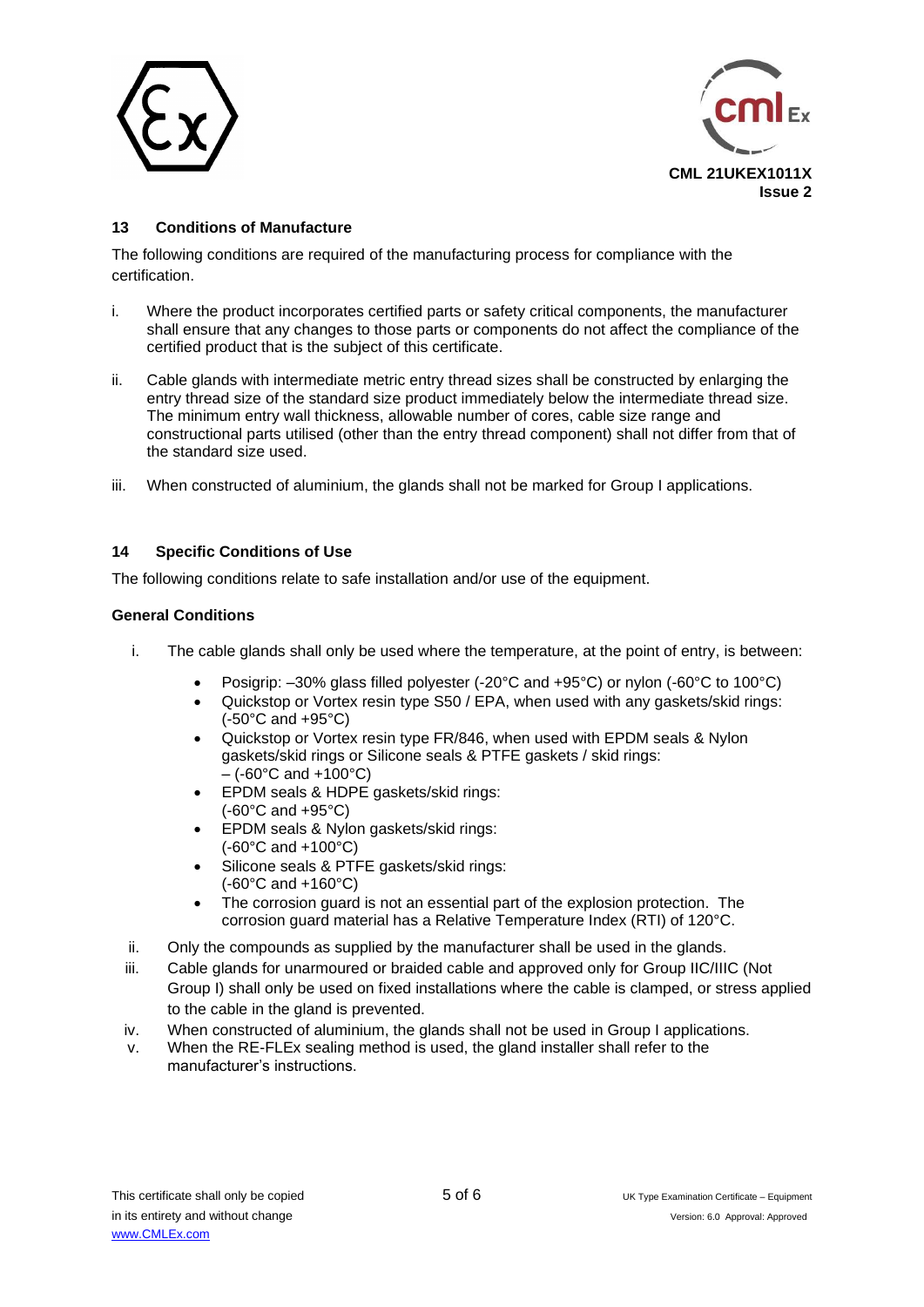



## **Conditions for Specific Glands:**

The following conditions relate to safe installation and/or use of the equipment.

- i. VRTX range of glands:
	- **The VRTX range of cable glands shall only be used on fixed installations where the** cable is clamped, or stress applied to the cable in the gland is prevented.
- ii. Armortex and E1EX-U type ranges of glands
	- The Armortex and E1EX-U type glands have been tested for braided cable for group II and III only, when braided cable is fitted it shall only be used on fixed installations where the cable is clamped or stress applied to the cable in the gland is prevented.
- iii. Posi grip range of glands:
	- The gland shall only be installed / dismantled using the tool provided by CCG.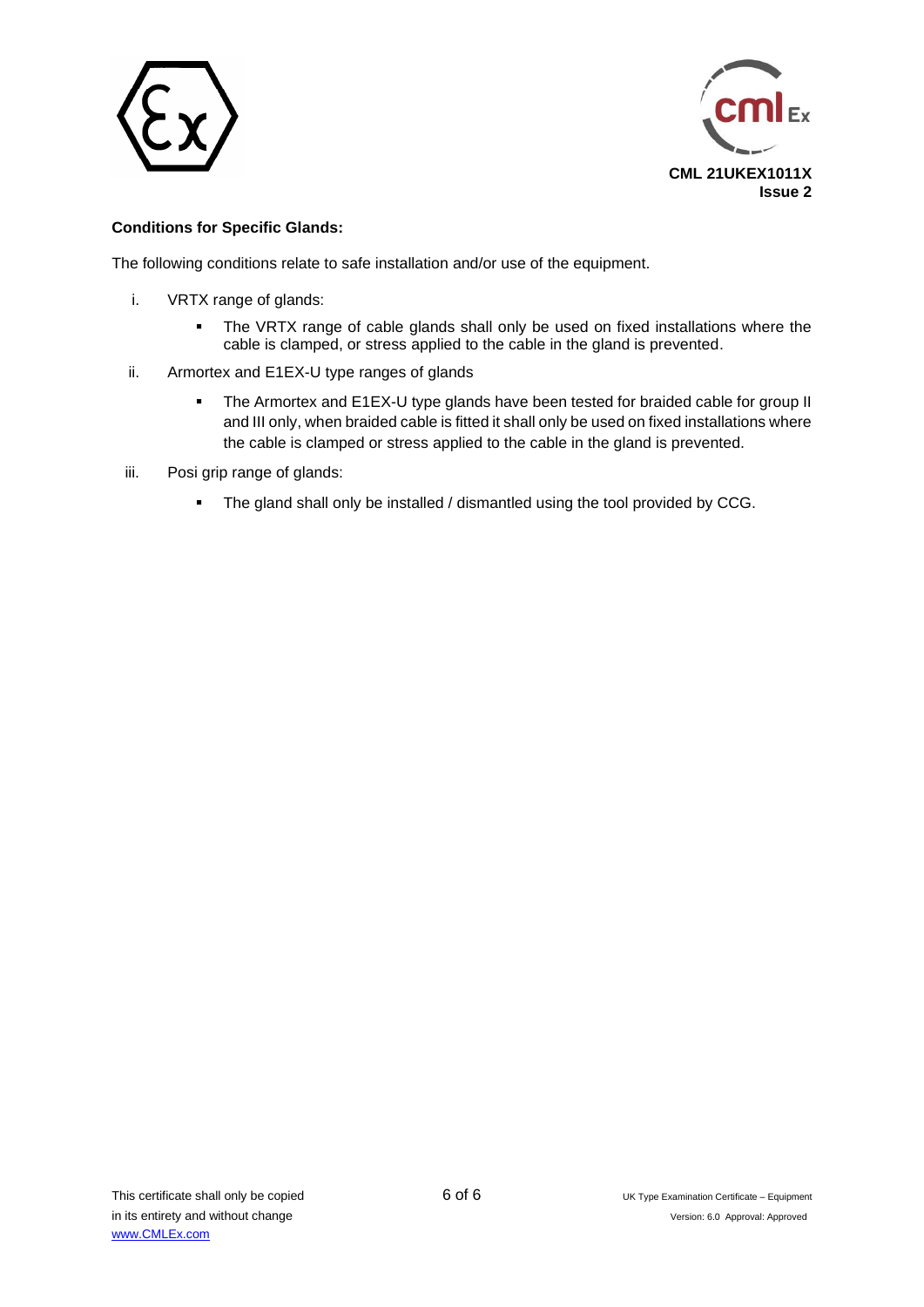| <b>Certificate Annex</b>  |                                                                                                                                                                                                                                                                                                                                                                                                                                      |  |
|---------------------------|--------------------------------------------------------------------------------------------------------------------------------------------------------------------------------------------------------------------------------------------------------------------------------------------------------------------------------------------------------------------------------------------------------------------------------------|--|
| <b>Certificate Number</b> | <b>CML 21UKEX1011X</b>                                                                                                                                                                                                                                                                                                                                                                                                               |  |
| <b>Equipment</b>          | Cable Gland Series E1EX (VS)(QS)(VX), E1EX-U<br>(VS)(QS)(VX), E1EX Lead Seal, D1EX (QS)(VX), CXe, CWe,<br>EXCG (VS)(QS)(VX), VRTX SWA, FLP (QS)(VX),<br>ARMORTEX (QS)(VX), EXCG-Lead Seal, FLP-TR<br>(QS)(VX), FLP-TR-KHDE (QS)(VX), FLPHOSE (QS)(VX),<br>Posi Grip (QS)(VX), A2EX (VS)(QS)(VX), A2EX-FHC<br>(VS)(QS)(VX), VRTX, UNITEx-D (VS), UNITEx-E,<br>UNITEx~QS(VX), UNITEx-F, UNITEx F~QS(VX), A2F-FHC-<br>QS(VX), TMC, TMCX |  |
| <b>Manufacturer</b>       | <b>CCG Cable Terminations PTY LTD</b>                                                                                                                                                                                                                                                                                                                                                                                                |  |

The following documents describe the equipment defined in this certificate:

#### **Issue 0**

| <b>Drawing No</b>         | <b>Sheets</b> | Rev          | <b>Approved</b><br>date | <b>Title</b>                   |
|---------------------------|---------------|--------------|-------------------------|--------------------------------|
| 0468 MARK                 | 1 of 1        | $\mathbf{1}$ | 25 Jan 2021             | A2F-FHC(QS) GLAND MARKING      |
| 0521 - MARK<br>ATEX&IECEx | 1 of 1        | 1            | 25 Jan 2021             | No. "X" FLP, ARMORTEX MARKING  |
| 0523 - MARK<br>ATEX&IECEx | 1 of 1        | $\mathbf{1}$ | 25 Jan 2021             | No."X" EX GLAND MARKING        |
| 0523-LS MARK              | 1 of 1        | $\mathbf{1}$ | 25 Jan 2021             | No. "X" E1EX - LS AND - U      |
| ATEX&IECEx                |               |              |                         | <b>GLAND MARKING</b>           |
| 0531-MARK                 | $1$ of $1$    | $\mathbf{1}$ | 25 Jan 2021             | No."X" VRTX GLAND              |
| ATEX&IECEx                |               |              |                         | <b>MARKING</b>                 |
| 0537 - MARK<br>ATEX&IECEx | 1 of 1        | $\mathbf 1$  | 25 Jan 2021             | A2EX-FHC GLAND MARKING         |
| 0545-MARK<br>ATEX&IECEx   | $1$ of $1$    | $\mathbf{1}$ | 25 Jan 2021             | No."X" POSI GRIP MARKING       |
| 0557-MARK                 | 1 of 1        | $\mathbf{1}$ | 25 Jan 2021             | <b>CWe / CXe GLAND MARKING</b> |
| 0587-MARK                 | 1 of 1        | 1            | 25 Jan 2021             | No."X" UNITEX-F(QS) - MARK     |
| 0591 - MARK               | 1 of 1        | 2            | 25 Jan 2021             | No."X" UNITEx GLAND            |
| ATEX&IECEX                |               |              |                         | <b>MARKING</b>                 |
| 0595 - 0589               | 1 of 1        | $\mathbf{1}$ | 25 Jan 2021             | TMC / TMCX MARKING -           |
| <b>MARKING</b>            |               |              |                         | ATEX-IECEx                     |
| ATEX-IECEx                |               |              |                         |                                |

#### **Issue 1**

| <b>Drawing No</b> | <b>Sheets</b> | Rev | Approved<br>date | <b>Title</b>                |
|-------------------|---------------|-----|------------------|-----------------------------|
| 0468 MARK         | of 1          |     | 14 Apr 2021      | A2F-FHC (QS) GLAND MARKING  |
| 0510-ASSY         | of 1          | 5   | 14 Apr 2021      | No. "X" UNITEx-F GLAND ASSY |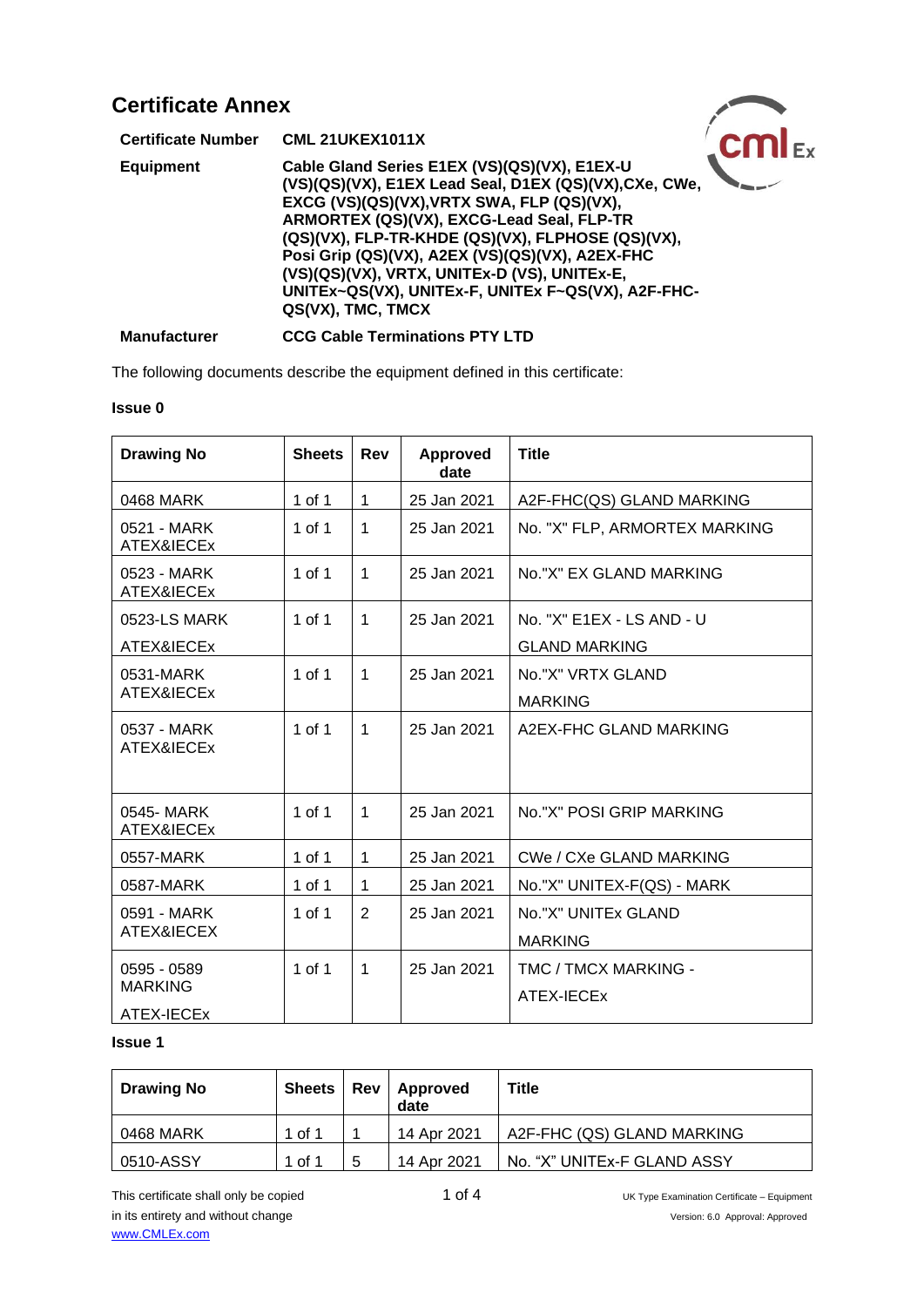| <b>Certificate Annex</b>  |                                                                                                                                                                                                                                                                                                                                                                                                                                      |  |
|---------------------------|--------------------------------------------------------------------------------------------------------------------------------------------------------------------------------------------------------------------------------------------------------------------------------------------------------------------------------------------------------------------------------------------------------------------------------------|--|
| <b>Certificate Number</b> | <b>CML 21UKEX1011X</b>                                                                                                                                                                                                                                                                                                                                                                                                               |  |
| <b>Equipment</b>          | Cable Gland Series E1EX (VS)(QS)(VX), E1EX-U<br>(VS)(QS)(VX), E1EX Lead Seal, D1EX (QS)(VX), CXe, CWe,<br>EXCG (VS)(QS)(VX), VRTX SWA, FLP (QS)(VX),<br>ARMORTEX (QS)(VX), EXCG-Lead Seal, FLP-TR<br>(QS)(VX), FLP-TR-KHDE (QS)(VX), FLPHOSE (QS)(VX),<br>Posi Grip (QS)(VX), A2EX (VS)(QS)(VX), A2EX-FHC<br>(VS)(QS)(VX), VRTX, UNITEx-D (VS), UNITEx-E,<br>UNITEx~QS(VX), UNITEx-F, UNITEx F~QS(VX), A2F-FHC-<br>QS(VX), TMC, TMCX |  |

# **Manufacturer CCG Cable Terminations PTY LTD**

| <b>Drawing No</b>                                     | <b>Sheets</b> | Rev          | <b>Approved</b><br>date | <b>Title</b>                                     |
|-------------------------------------------------------|---------------|--------------|-------------------------|--------------------------------------------------|
| 0521-MARK<br>ATEX&IECEx                               | 1 of 1        | $\mathbf{1}$ | 14 Apr 2021             | No. "X" FLP, ARMORTEX MARKING                    |
| 0523 - MARK<br>ATEX&IECEx                             | $1$ of $1$    | $\mathbf{1}$ | 14 Apr 2021             | No. "X" EX GLAND MARKING                         |
| 0523-LS MARK<br>ATEX&IECEx                            | 1 of 1        | 1            | 14 Apr 2021             | No. "X" E1EX - LS AND -U GLAND<br><b>MARKING</b> |
| 0531-I-SWA                                            | 1 of 1        | $\mathbf{1}$ | 14 Apr 2021             | No. "X" VRTX INNER                               |
| 0531-MARK<br>ATEX&IECEx                               | 1 of 1        | $\mathbf 1$  | 14 Apr 2021             | No. "X" VRTX GLAND MARKING                       |
| 0537 - MARK<br>ATEX&IECEx                             | $1$ of $1$    | 1            | 14 Apr 2021             | A2EX-FHC GLAND MARKING                           |
| 0545- MARK<br>ATEX&IECEx                              | 1 of 1        | $\mathbf 1$  | 14 Apr 2021             | No. "X" POSI GRIP MARKING                        |
| 0547-ASSY                                             | $1$ of $1$    | 6            | 14 Apr 2021             | No. "X" Ex de CORROSION GUARD                    |
| 0554-ASSY                                             | 1 of 1        | 6            | 14 Apr 2021             | No. "X" UNITEx-D GLAND ASSY                      |
| 0554-B                                                | 1 of 1        | 3            | 14 Apr 2021             | No. "X" UNITEx-D BODY                            |
| 0554L-ASSY                                            | 1 of 1        | $\mathbf{1}$ | 14 Apr 2021             | No. "X" UNITEx-D COMBINATION GLAND<br>ASSY       |
| 0557-MARK                                             | $1$ of $1$    | $\mathbf 1$  | 14 Apr 2021             | CWe / CXe GLAND MARKING                          |
| 0559-ASSY                                             | 1 of 1        | 5            | 14 Apr 2021             | No. "X" UNITEx~QS GLAND ASSY                     |
| 0587-ASSY                                             | $1$ of $1$    | 5            | 14 Apr 2021             | No. "X" UNITEx-F~QS GLAND ASSY                   |
| 0587-l                                                | $1$ of $1$    | 3            | 14 Apr 2021             | No. "X" UNITEx-F~QS INNER                        |
| 0587-MARK                                             | $1$ of $1$    | 1            | 14 Apr 2021             | No. "X" UNITEx-F(QS)-MARK                        |
| 0591-MARK<br>ATEX&IECEX                               | 1 of 1        | 2            | 14 Apr 2021             | No. "X" UNITEx GLAND MARKING                     |
| 0595 - 0589<br><b>MARKING - ATEX-</b><br><b>IECEX</b> | 1 of 1        | $\mathbf{1}$ | 14 Apr 2021             | TMC / TMCX MARKING - ATEX-IECEx                  |
| 8055 - SG                                             | $1$ of $1$    | $\mathbf{1}$ | 14 Apr 2021             | No. "X" CCG SEALING GASKET                       |
| 057000-16057010                                       | 1 of 1        | 5            | 14 Apr 2021             | No. "X" CXe GLAND ASSEMBLY                       |
| 057001 - 057004 -B                                    | 1 of 1        | 1            | 14 Apr 2021             | No. "X" CXe BODY                                 |

This certificate shall only be copied 2 of 4 UK Type Examination Certificate – Equipment in its entirety and without change Version: 6.0 Approval: Approved [www.CMLEx.com](http://www.cmlex.com/)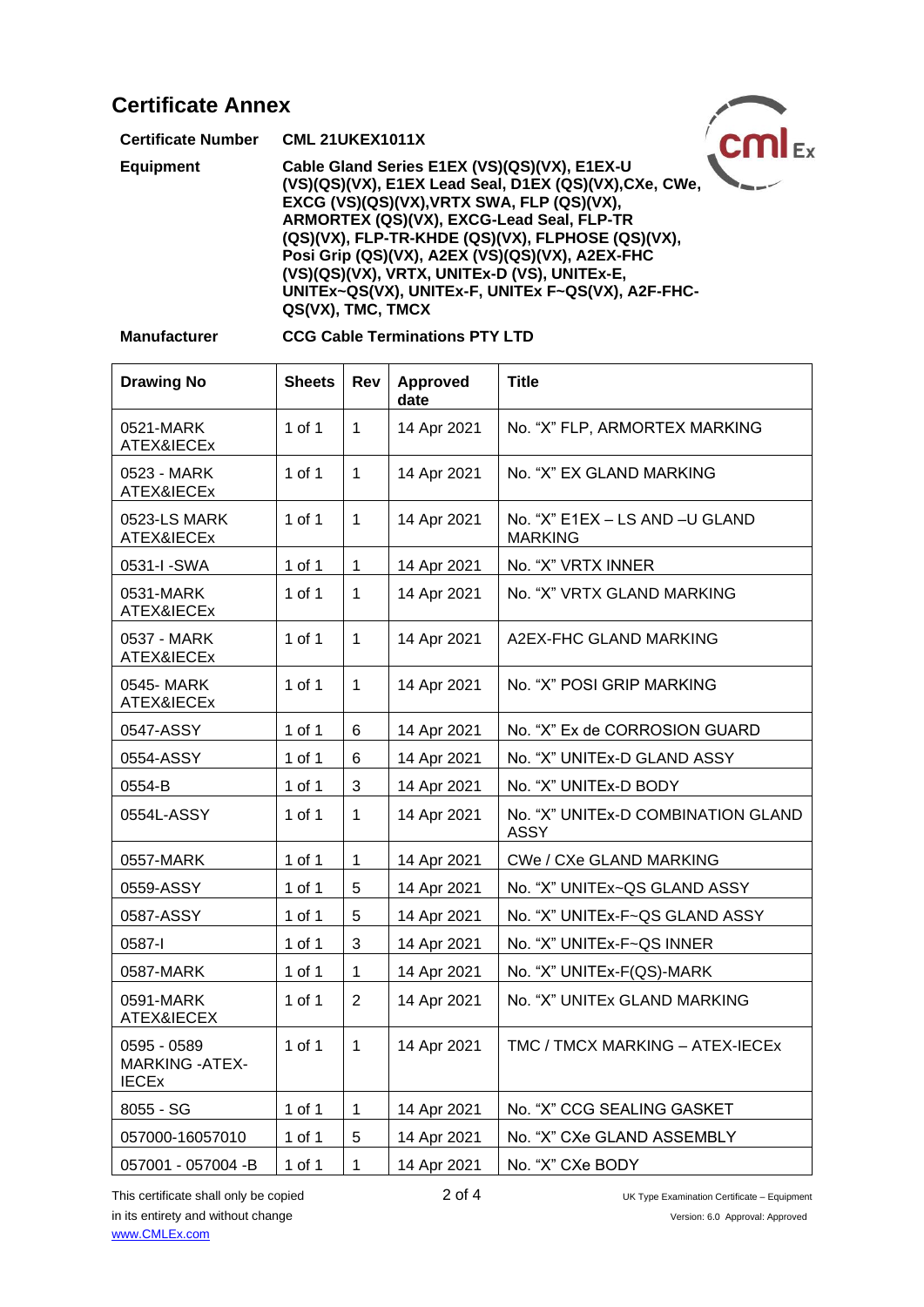| <b>Certificate Annex</b>  |                                                                                                                                                                                                                                                                                                                                                                                                                                      |  |
|---------------------------|--------------------------------------------------------------------------------------------------------------------------------------------------------------------------------------------------------------------------------------------------------------------------------------------------------------------------------------------------------------------------------------------------------------------------------------|--|
| <b>Certificate Number</b> | <b>CML 21UKEX1011X</b>                                                                                                                                                                                                                                                                                                                                                                                                               |  |
| <b>Equipment</b>          | Cable Gland Series E1EX (VS)(QS)(VX), E1EX-U<br>(VS)(QS)(VX), E1EX Lead Seal, D1EX (QS)(VX), CXe, CWe,<br>EXCG (VS)(QS)(VX), VRTX SWA, FLP (QS)(VX),<br>ARMORTEX (QS)(VX), EXCG-Lead Seal, FLP-TR<br>(QS)(VX), FLP-TR-KHDE (QS)(VX), FLPHOSE (QS)(VX),<br>Posi Grip (QS)(VX), A2EX (VS)(QS)(VX), A2EX-FHC<br>(VS)(QS)(VX), VRTX, UNITEx-D (VS), UNITEx-E,<br>UNITEx~QS(VX), UNITEx-F, UNITEx F~QS(VX), A2F-FHC-<br>QS(VX), TMC, TMCX |  |

**Manufacturer CCG Cable Terminations PTY LTD**

#### **Issue 2**

| <b>Drawing No.</b>                 | <b>Sheets</b> | Rev            | Approved<br><b>Date</b> | <b>Title</b>                                                 |
|------------------------------------|---------------|----------------|-------------------------|--------------------------------------------------------------|
| 0468 MARK                          | $1$ of $1$    | $\overline{2}$ | 28 Apr 2022             | A2F-FHC~QS(VX) GLAND MARKING                                 |
| 0519 - ASSY                        | $1$ of $1$    | 6              | 28 Apr 2022             | No. "X" D1EX Ex de CABLE GLANDS                              |
| $0521 - \text{MARK}$<br>ATEX&IECEx | $1$ of $1$    | $\overline{2}$ | 28 Apr 2022             | No. "X" FLP, ARMORTEX MARKING                                |
| 0521-ASSY                          | $1$ of $1$    | $\overline{5}$ | 28 Apr 2022             | No. "X" FLP GLAND ASSEMBLY                                   |
| 0521-FC-C                          | $1$ of $1$    | $\mathbf{r}$   | 28 Apr 2022             | No. "X" FLP-FC CONE                                          |
| 0522- ASSY                         | $1$ of $1$    | 5              | 28 Apr 2022             | No. "X" ARMORTEX GLAND ASSEMBLY                              |
| 0523-ASSY-SL                       | $1$ of $1$    | $\overline{4}$ | 28 Apr 2022             | TYPICAL QUICK STOP AND VORTEX<br>SLEEVE ASSEMBLY             |
| 0523 - MARK<br>ATEX&IECEx          | $1$ of $1$    | $\overline{2}$ | 28 Apr 2022             | No. "X" EX GLAND MARKING                                     |
| $0523 D - B$                       | $1$ of $1$    | $\overline{1}$ | 28 Apr 2022             | No. "X" E1EX BODY                                            |
| $0523 D - I$                       | 1 of 1        | $\mathbf{1}$   | 28 Apr 2022             | No. "X" E1EX INNER                                           |
| 0523-LS ASSY                       | $1$ of $1$    | 5              | 28 Apr 2022             | No. "X" E1EX LEAD SEAL ASSY                                  |
| 0523-LS MARK<br>ATEX&IECEx         | $1$ of $1$    | $\overline{2}$ | 28 Apr 2022             | No. "X" E1EX - LS AND - U GLAND<br><b>MARKING</b>            |
| 0524- ASSY                         | $1$ of $1$    | $\overline{5}$ | 28 Apr 2022             | No. "X" FLP TR ASSEMBLY                                      |
| 0524-FC ASSY                       | $1$ of $1$    | $\blacksquare$ | 28 Apr 2022             | No. "X" FLP-TR-FC FLEXIBLE CONDUIT<br><b>ASSEMBLY</b>        |
| 0524-FC-O                          | $1$ of $1$    | $\overline{a}$ | 28 Apr 2022             | No. "X" FLP-TR-FC OUTER                                      |
| 0524-O-D                           | $1$ of $1$    | $\mathbf{r}$   | 28 Apr 2022             | No. "X" FLP TR DIESEL OUTER                                  |
| 0524-KHDE-ASSY                     | $1$ of 1      | $\sim$         | 28 Apr 2022             | No. "X" FLP-TR-KHDE GLAND<br><b>ASSEMBLY</b>                 |
| 0527- HOSE ASSY                    | $1$ of $1$    | $\overline{5}$ | 28 Apr 2022             | FLP HOSE GLAND ASSEMBLY                                      |
| 0527-FC-ASSY                       | $1$ of $1$    | $\mathbf{r}$   | 28 Apr 2022             | No. "X" FLP-FC FLEXIBLE CONDUIT<br><b>GLAND ASSEMBLY</b>     |
| 0527-FC-MARK<br>ATEX, UKEX&IECEx   | $1$ of $1$    | $\blacksquare$ | 28 Apr 2022             | FLP-FC, FLP-TR-FC & FLP-TR-KHDE<br>MARKING- ATEX, UKEX&IECEx |
| 0527-FC-O                          | $1$ of $1$    | $\mathbf{r}$   | 28 Apr 2022             | No. "X" FLP-FC OUTER                                         |
| 0531-VRTX                          | $1$ of $1$    | 4              | 28 Apr 2022             | No. "X" VRTX GLAND ASSEMBLY                                  |
| 0531-MARK<br>ATEX&IECEx            | $1$ of $1$    | $\overline{2}$ | 28 Apr 2022             | No. "X" VRTX GLAND MARKING                                   |
| 0536-ASSY                          | 1 of 1        | 9              | 28 Apr 2022             | No. "X" A2EX ASSEMBLY                                        |
| 0537 - ASSY                        | $1$ of $1$    | 6              | 28 Apr 2022             | No. "X" A2EX FHC GLAND ASSEMBLY                              |